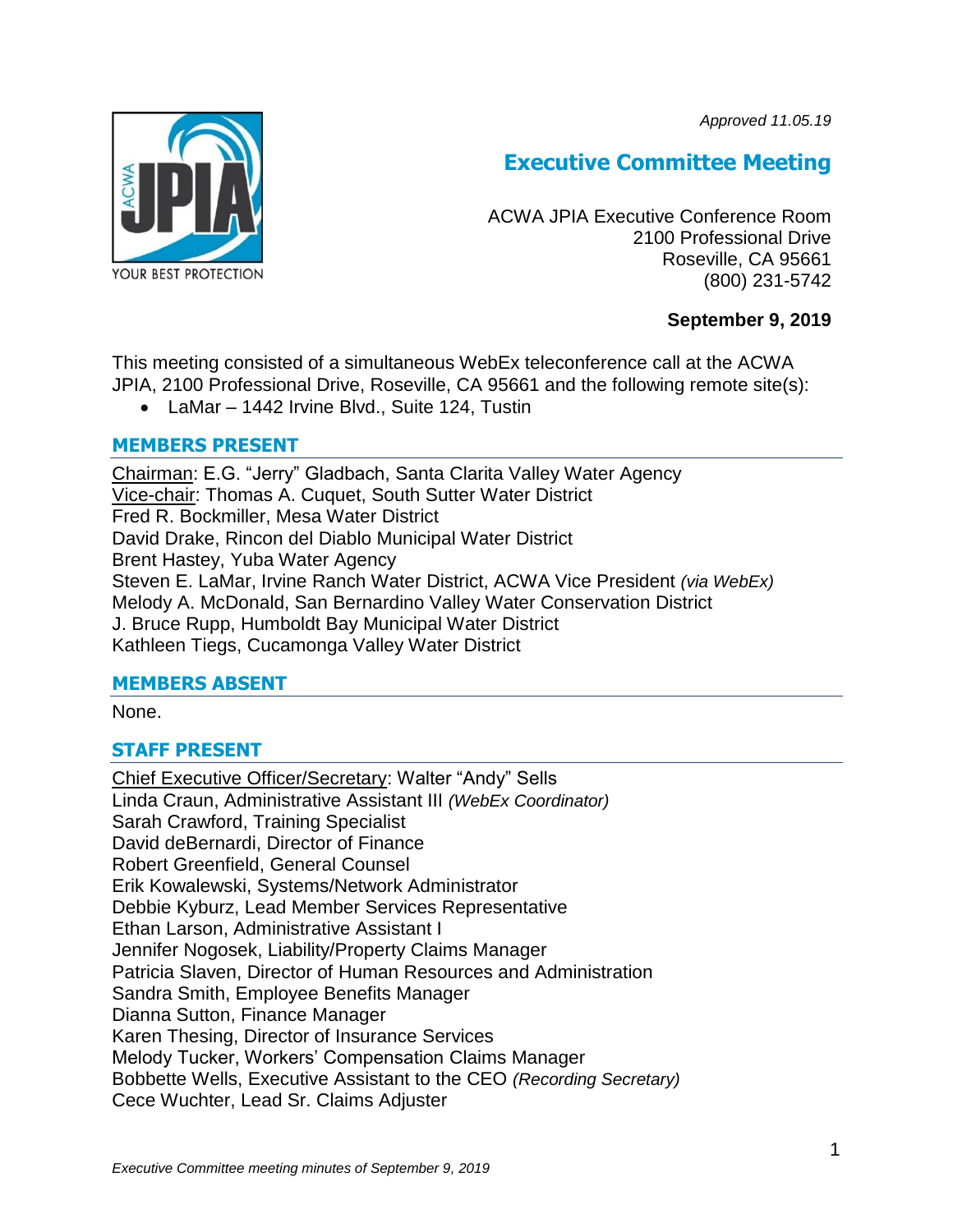# **OTHERS IN ATTENDANCE**

Dave Eggerton, ACWA Executive Director Tiffany Giammona, ACWA Director of Member Outreach & Engagement Al Lopez, Western Municipal Water District *(via WebEx)* Kevin Phillips, Paradise Irrigation District, Finance Committee Chairman *(via WebEx)*

### **WELCOME**

Chairman Gladbach welcomed everyone in attendance.

# **CALL TO ORDER AND ANNOUNCEMENT OF QUORUM**

Chairman Gladbach called the meeting to order at 1:00 p.m. He announced there was a quorum.

### **PLEDGE OF ALLEGIANCE/EVACUATION PROCEDURES**

Chairman Gladbach led the Pledge of Allegiance and Mr. Sells gave the evacuation procedure instructions.

### **ANNOUNCEMENT RECORDING OF MEETING**

Chairman Gladbach announced that the meeting would be recorded to assist in preparation of minutes. Recordings are kept 30 days following the meeting, as mandated by the California Brown Act.

### **PUBLIC COMMENT**

Chairman Gladbach noted that, as the agenda stated, members of the public would be allowed to address the Executive Committee on any agenda item prior to the Committee's decision on that item. Comments on any issues on the agenda, or not on the agenda, were also welcomed. No comments were brought forward.

### **INTRODUCTIONS**

None.

# **ADDITIONS TO OR DELETIONS FROM THE AGENDA**

Chairman Gladbach asked for any additions to, or deletions from, the agenda; staff had none.

### **CLOSED SESSION**

Before proceeding into closed session, General Counsel announced the items to be discussed.

M/S/C (Drake/McDonald) (Bockmiller-Yes; Cuquet-Yes; Drake-Yes; Gladbach-Yes; Hastey-Yes; LaMar-Yes; McDonald-Yes; Rupp-Yes; Tiegs-Yes): That the Executive Committee adjourn to closed session.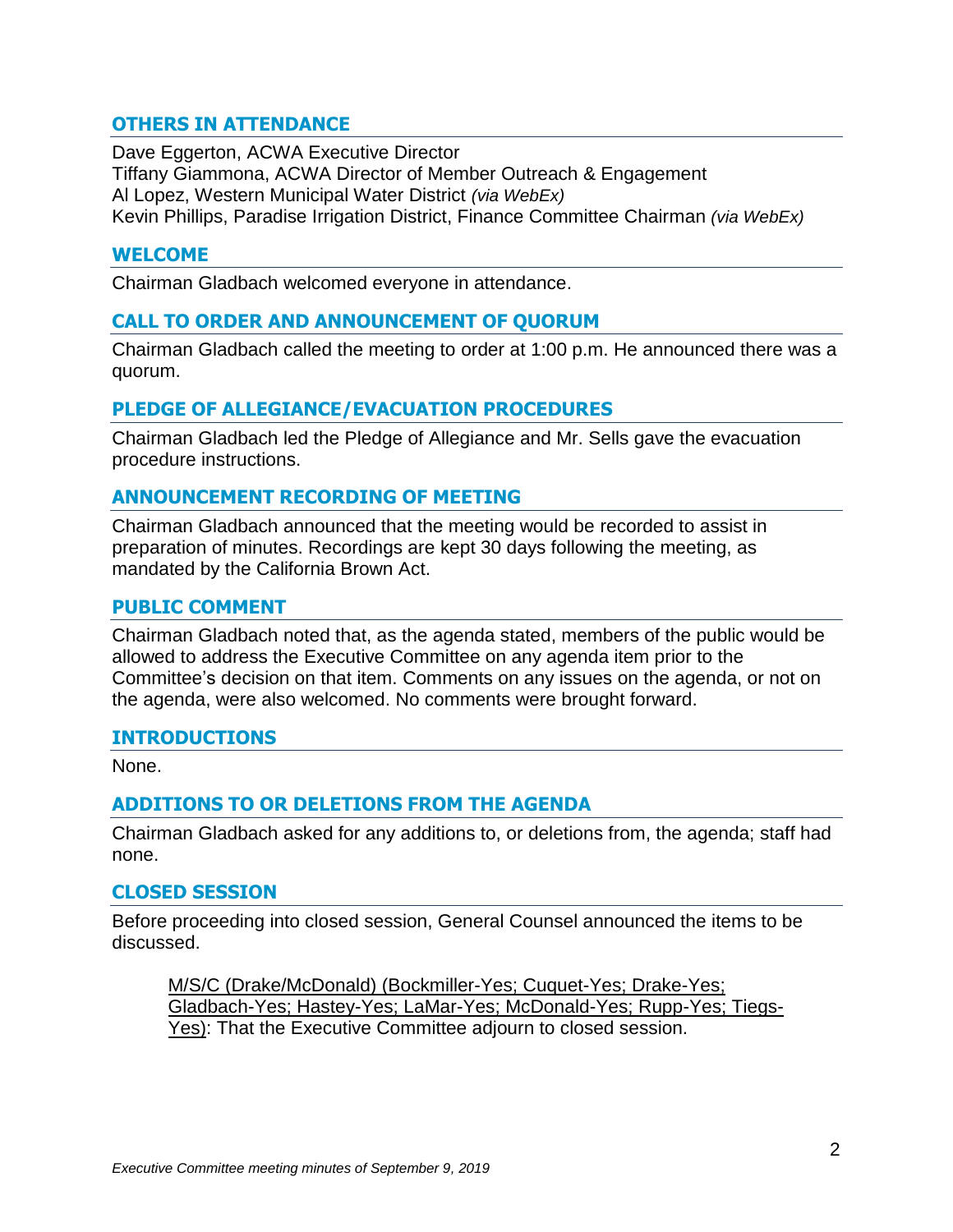At approximately 1:02 p.m., the Executive Committee, upon advice of General Counsel, adjourned to closed session pursuant to Government Code(s) Section 54957 and 54957.6 (conference with Labor Negotiators) in:

1. Position: Chief Executive Officer;

and Government Code(s) Section 54956.95 to discuss Liability claims in:

- 2. Schneider vs. Solano Irrigation District
- 3. Martin vs. Western Municipal Water District
- 4. Petrowsky vs. Calleguas Municipal Water District

M/S/C (Hastey/McDonald) (Bockmiller-Yes; Cuquet-Yes; Drake-Yes; Gladbach-Yes; Hastey-Yes; LaMar-Abstain; McDonald-Yes; Rupp-Yes; Tiegs-Yes): That the Executive Committee reconvene to open session.

The Committee returned to open session at approximately 2:32 p.m.

- Closed session item #1: Discussion with CEO on performance appraisal, no action taken.
- Closed session item #2: No action was taken, instructions given to staff.
- Closed session item #3: No action was taken, instructions given to staff.
- Closed session item #4: No action was taken, instructions given to staff.

M/S/C (McDonald/Rupp) (Bockmiller-Yes; Cuquet-Yes; Drake-Yes; Gladbach-Yes; Hastey-Yes; LaMar-Yes; McDonald-Yes; Rupp-Yes; Tiegs-Yes): That the Executive Committee approve no change in the Chief Executive Officer's (CEO) contract that includes a five (5%) percent pay increase, per contract terms; and an incentive award of \$10,000, effective October 1, 2019.

# **CONSENT AGENDA**

Chairman Gladbach called for approval of the Consent Agenda:

M/S/C (McDonald/Drake) (Bockmiller-Yes; Cuquet-Yes; Drake-Yes; Gladbach-Yes; Hastey-Yes; LaMar-Yes; McDonald-Yes; Rupp-Yes; Tiegs-Yes): That the Executive Committee approve the minutes of the June 24, 2019 meeting; and approve the JPIA disbursements of:

Vendor Payments, Employee Benefits Claim Payments, Payroll, and summary of confidential claims payments for the Liability, Property, & Workers' Compensation Programs: June 1-15, 2019; June 16-30, 2019; July 1-15, 2019; and July 16-31, 2019.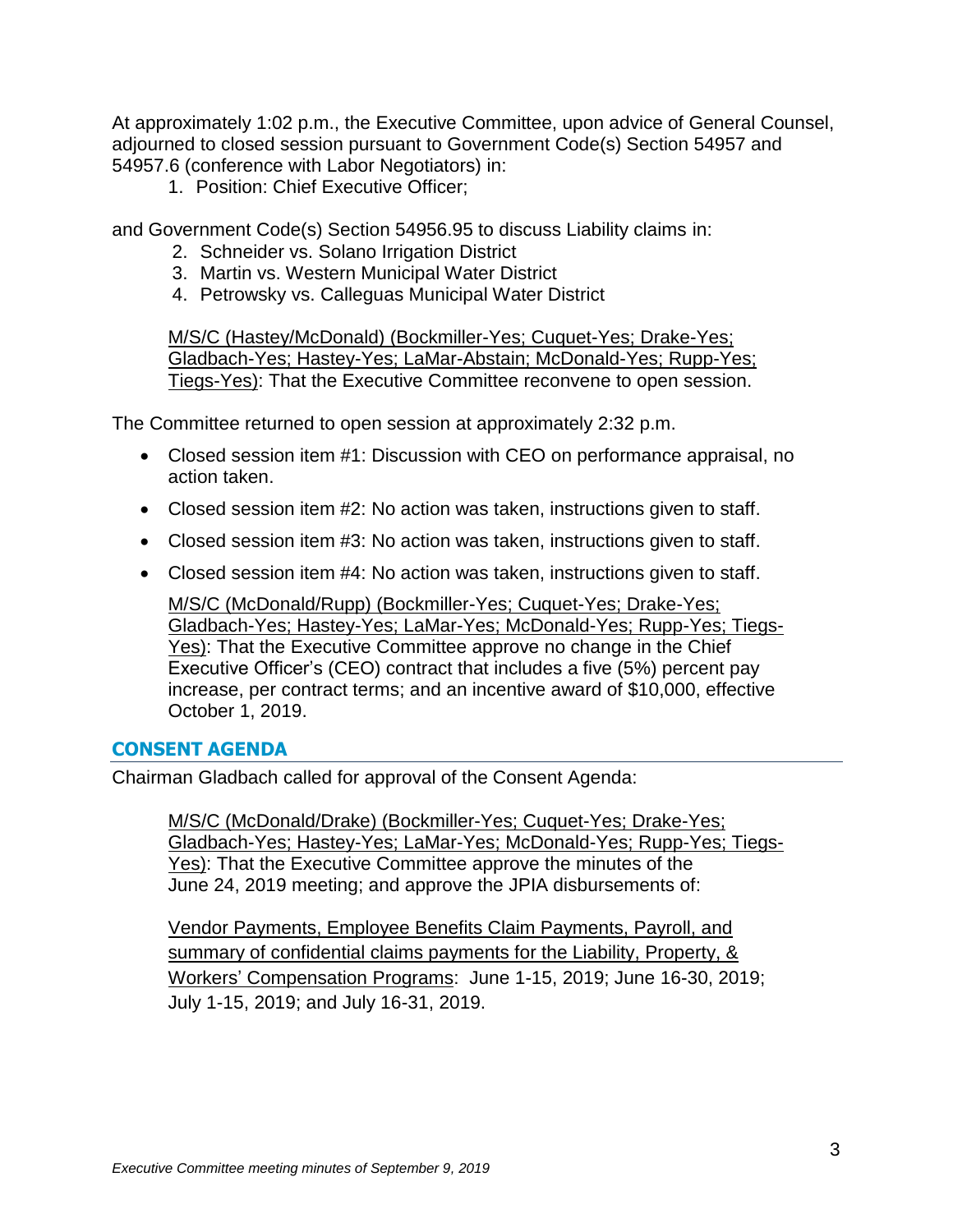# **ADMINISTRATION**

### Meetings attended on behalf of the JPIA

Ms. Tiegs noted that she had attended an ACWA Board meeting and mention was made from a member survey of the benefit that the JPIA provides was highly regarded.

### Captive Update

Chairman Cuquet reported that the California Water Insurance Fund (CWIF) Board had selected PFM Asset Management as the investment manager and that they were in the process of putting together an Investment Policy to be evaluated at the next meeting.

### Salary Schedule

Ms. Slaven explained that the JPIA's annual employee Performance Appraisal process and subsequent merit increases and incentive awards takes place during the months of August and September, with merit increases awarded on October 1. The Fiscal Year 2019-20 Pay Schedule requires approval prior to the October 1 date. Changes included a correction to the beginning range of one grade, and the cost of living adjustment of 1.7%.

M/S/C (Rupp/McDonald) (Bockmiller-Yes; Cuquet-Yes; Drake-Yes; Gladbach-Yes; Hastey-Yes; LaMar-Yes; McDonald-Yes; Rupp-Yes; Tiegs-Yes): That the Executive Committee approve the Pay Schedule as presented.

### 2020 Meeting Calendar

Mr. Sells explained that a meeting calendar for 2020 had been prepared after taking into account the anticipated dates of the Executive Committee members own District board meetings and the needs of the JPIA.

M/S/C (Cuquet/Tiegs) (Bockmiller-Yes; Cuquet-Yes; Drake-Yes; Gladbach-Yes; Hastey-Yes; LaMar-Yes; McDonald-Yes; Rupp-Yes; Tiegs-Yes): That the Executive Committee approve the Calendar of Meeting Dates for 2020, as presented.

# **FINANCE**

# Finance & Audit Committee

Mr. Sells reported on recommendations from the Finance & Audit Committee's meeting on September 9, 2019. Action item(s) were presented to the Executive Committee for approval.

M/S/C (Rupp/Hastey) (Bockmiller-Yes; Cuquet-Yes; Drake-Yes; Gladbach-Yes; Hastey-Yes; LaMar-Yes; McDonald-Yes; Rupp-Yes; Tiegs-Yes): That the Executive Committee accept the recommendation of the Finance & Audit Committee to approve the Investment Policy, as presented, and forward for final Board approval at Fall Conference.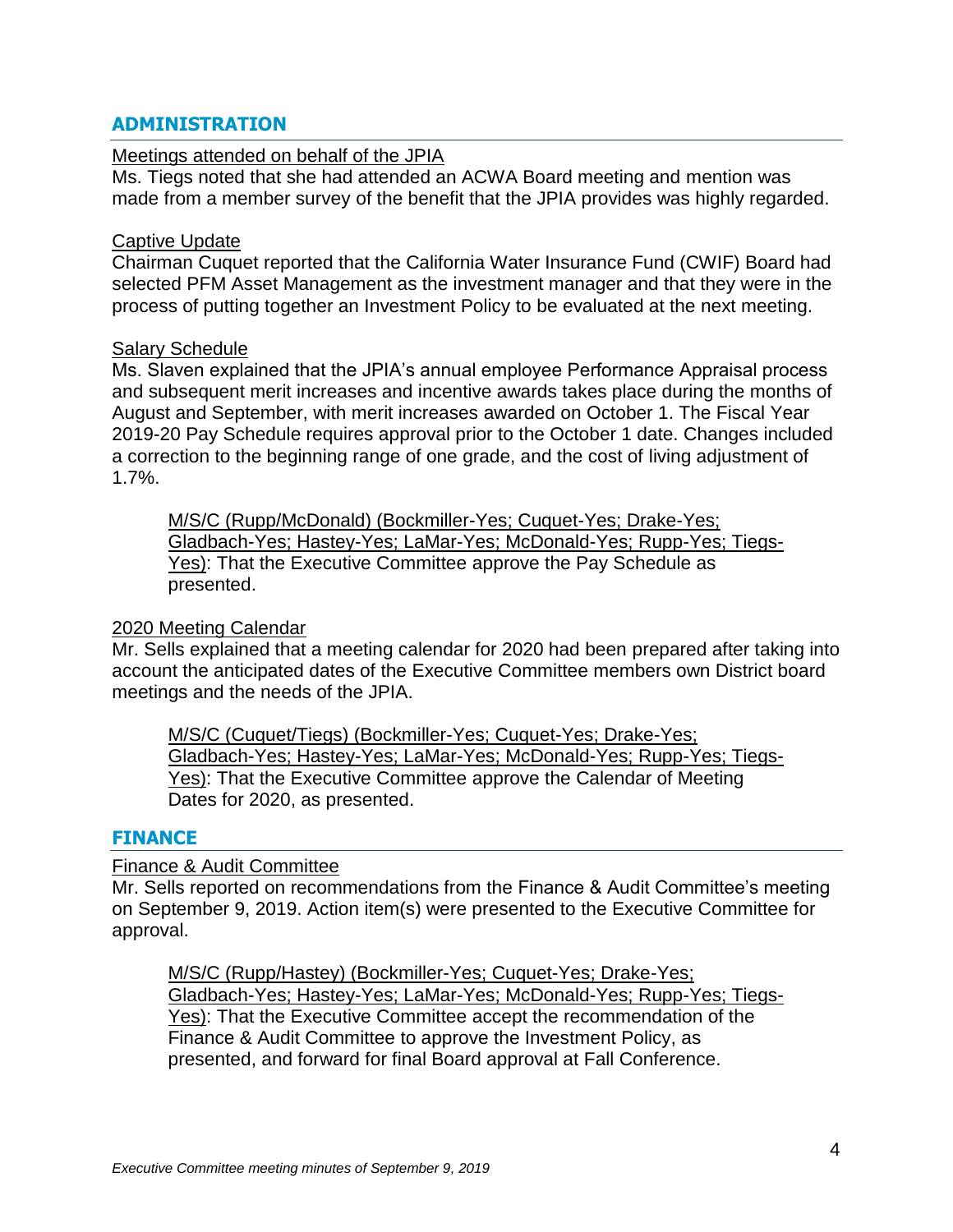### **PROGRAMS**

#### Liability Program Committee

Chair McDonald reported on the recommendations of the Liability Program Committee's meeting on September 9, 2019. The following action items were presented to the Executive Committee for approval:

M/S/C (McDonald/Drake) (Bockmiller-Yes; Cuquet-Yes; Drake-Yes; Gladbach-Yes; Hastey-Yes; LaMar-Yes; McDonald-Yes; Rupp-Yes; Tiegs-Yes): That the Executive Committee accept the recommendation of the Liability Program Committee to approve updates to the Small Claims Settlement Option, as presented.

M/S/C (McDonald /Hastey) (Bockmiller-Yes; Cuquet-Yes; Drake-Yes; Gladbach-Yes; Hastey-Yes; LaMar-Yes; McDonald-Yes; Rupp-Yes; Tiegs-Yes): That the Executive Committee accept the recommendation of the Liability Program Committee to approve revisions to the Memorandum of Liability Coverage effective October 1, 2019, as presented.

M/S/C (McDonald /Rupp) (Bockmiller-Yes; Cuquet-Yes; Drake-Yes; Gladbach-Yes; Hastey-Yes; LaMar-Yes; McDonald-Yes; Rupp-Yes; Tiegs-Yes): That the Executive Committee accept the recommendation of the Liability Program Committee to give staff authority to negotiate the best reinsurance terms, conditions, and premiums for the upcoming 2019/20 policy year.

M/S/C (McDonald /Hastey) (Bockmiller-Yes; Cuquet-Yes; Drake-Yes; Gladbach-Yes; Hastey-Yes; LaMar-Yes; McDonald-Yes; Rupp-Yes; Tiegs-Yes): That the Executive Committee accept the recommendation of the Liability Program Committee to give staff authority to negotiate the best rate for Cyber Liability coverage for the upcoming 2019/20 policy year.

M/S/C (McDonald /Hastey) (Bockmiller-Yes; Cuquet-Yes; Drake-Yes; Gladbach-Yes; Hastey-Yes; LaMar-Yes; McDonald-Yes; Rupp-Yes; Tiegs-Yes): That the Executive Committee accept the recommendation of the Liability Program Committee to approve no change in billing rate to members, effective October 1, 2019, as presented.

## **Significant Claims**

Pursuant to Government Code 54956.95, Ms. Nogosek reported on claims that had been previously presented for authority:

- Del Valle vs. Santa Clarita Valley Water Agency Motor vehicle accident.
- Stater Brothers vs. Elsinore Valley Municipal Water District Pumping station malfunction with sewer back-up.